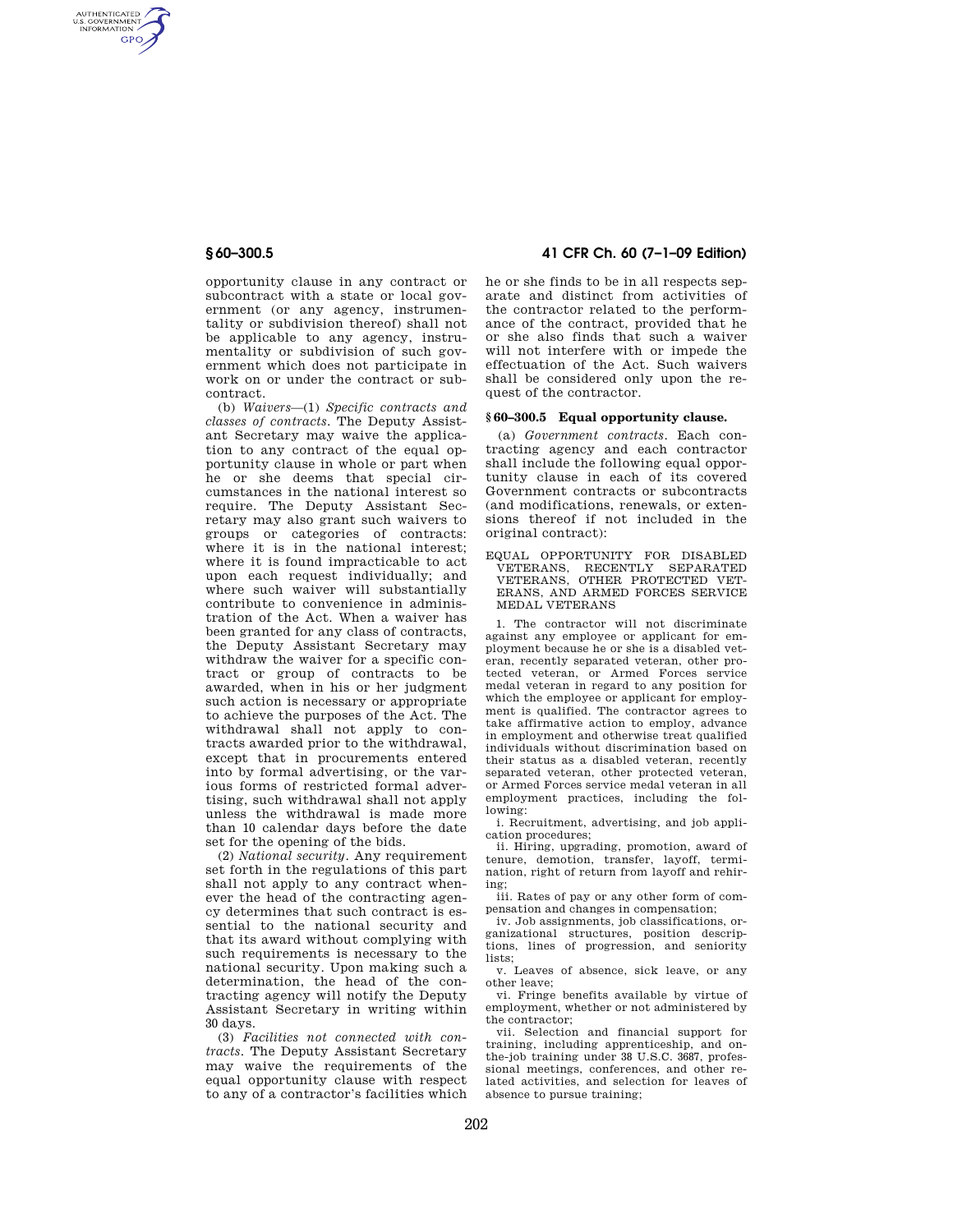## **Office of Federal Contract Compliance Programs § 60–300.5**

viii. Activities sponsored by the contractor including social or recreational programs; and

ix. Any other term, condition, or privilege of employment.

2. The contractor agrees to immediately list all employment openings which exist at the time of the execution of this contract and those which occur during the performance of this contract, including those not generated by this contract and including those occurring at an establishment of the contractor other than the one where the contract is being performed, but excluding those of independently operated corporate affiliates, with the appropriate employment service delivery system where the opening occurs. Listing employment openings with the state workforce agency job bank or with the local employment service delivery system where the opening occurs will satisfy the requirement to list jobs with the appropriate employment service delivery system.

3. Listing of employment openings with the appropriate employment service delivery system pursuant to this clause shall be made at least concurrently with the use of any other recruitment source or effort and shall involve the normal obligations which attach to the placing of a *bona fide* job order, including the acceptance of referrals of veterans and nonveterans. The listing of employment openings does not require the hiring of any particular job applicants or from any particular group of job applicants, and nothing herein is intended to relieve the contractor from any requirements in Executive orders or regulations regarding nondiscrimination in employment.

4. Whenever a contractor, other than a state or local governmental contractor, becomes contractually bound to the listing provisions in paragraphs 2 and 3 of this clause, it shall advise the state workforce agency in each state where it has establishments of the name and location of each hiring location in the state. As long as the contractor is contractually bound to these provisions and has so advised the state agency, there is no need to advise the state agency of subsequent contracts. The contractor may advise the state agency when it is no longer bound by this contract clause.

5. The provisions of paragraphs 2 and 3 of this clause do not apply to the listing of employment openings which occur and are filled outside of the 50 states, the District of Columbia, the Commonwealth of Puerto Rico, Guam, the Virgin Islands, American Samoa, the Commonwealth of the Northern Mariana Islands, Wake Island, and the Trust Territories of the Pacific Islands.

6. As used in this clause: i. *All employment openings* includes all positions except executive and senior management, those positions that will be filled from within the contractor's organization, and positions lasting three days or less. This term includes fulltime employment, temporary employment of more than three days' duration, and parttime employment.

ii. *Executive and senior management* means: (1) Any employee (a) compensated on a salary basis at a rate of not less than \$455 per week (or \$380 per week, if employed in American Samoa by employers other than the Federal Government), exclusive of board, lodging or other facilities; (b) whose primary duty is management of the enterprise in which the employee is employed or of a customarily recognized department or subdivision thereof; (c) who customarily and regularly directs the work of two or more other employees; and (d) who has the authority to hire or fire other employees or whose suggestions and recommendations as to the hiring, firing, advancement, promotion or any other change of status of other employees are given particular weight; or (2) any employee who owns at least a bona fide 20-percent equity interest in the enterprise in which the employee is employed, regardless of whether the business is a corporate or other type of organization, and who is actively engaged in its management.

iii. *Positions that will be filled from within the contractor's organization* means employment openings for which no consideration will be given to persons outside the contractor's organization (including any affiliates, subsidiaries, and parent companies) and includes any openings which the contractor proposes to fill from regularly established 'recall'' lists. The exception does not apply to a particular opening once an employer decides to consider applicants outside of his or her own organization.

7. The contractor agrees to comply with the rules, regulations, and relevant orders of the Secretary of Labor issued pursuant to the Act.

8. In the event of the contractor's noncompliance with the requirements of this clause, actions for noncompliance may be taken in accordance with the rules, regulations, and relevant orders of the Secretary of Labor issued pursuant to the Act.

9. The contractor agrees to post in conspicuous places, available to employees and applicants for employment, notices in a form to be prescribed by the Deputy Assistant Secretary for Federal Contract Compliance, provided by or through the contracting officer. Such notices shall state the rights of applicants and employees as well as the contractor's obligation under the law to take affirmative action to employ and advance in employment qualified employees and applicants who are disabled veterans, recently separated veterans, other protected veterans, or Armed Forces service medal veterans. The contractor must ensure that applicants or employees who are disabled veterans are informed of the contents of the notice (e.g., the